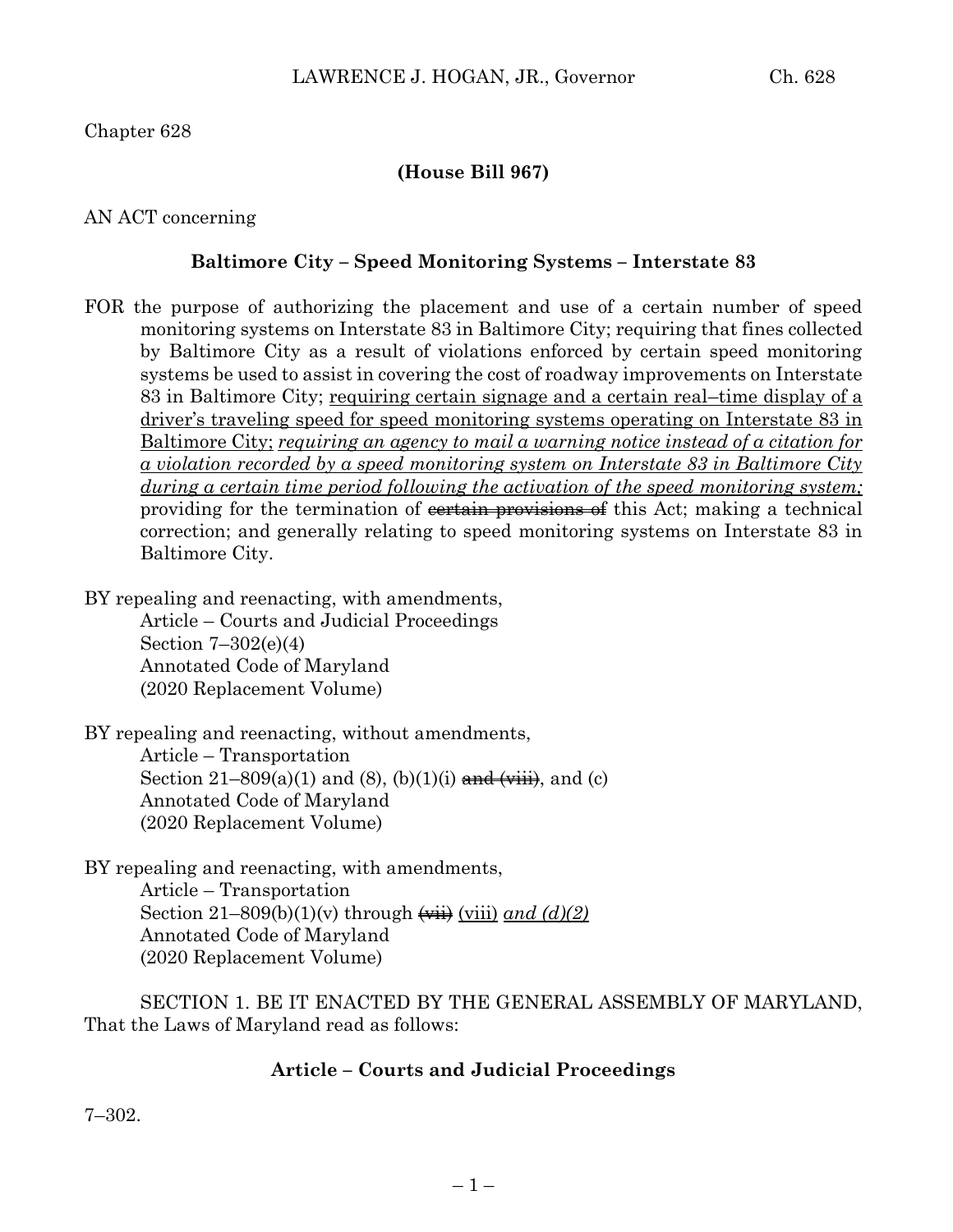(e) (4) (i) From the fines collected by a political subdivision as a result of violations enforced by speed monitoring systems or school bus monitoring cameras, a political subdivision:

1. May recover the costs of implementing and administering the speed monitoring systems or school bus monitoring cameras; and

2. Subject to subparagraphs (ii) **[**and**],** (iii)**, AND (IV)** of this paragraph, may spend any remaining balance solely for public safety purposes, including pedestrian safety programs.

(ii) 1. For any fiscal year, if the balance remaining from the fines collected by a political subdivision as a result of violations enforced by speed monitoring systems, after the costs of implementing and administering the systems are recovered in accordance with subparagraph (i)1 of this paragraph, is greater than 10% of the total revenues of the political subdivision for the fiscal year, the political subdivision shall remit any funds that exceed 10% of the total revenues to the Comptroller.

2. The Comptroller shall deposit any money remitted under this subparagraph to the General Fund of the State.

(iii) The fines collected by Prince George's County as a result of violations enforced by speed monitoring systems on Maryland Route 210 shall be remitted to the Comptroller for distribution to the State Highway Administration to be used solely to assist in covering the costs of:

1. Examining the engineering, infrastructure, and other relevant factors that may contribute to safety issues on Maryland Route 210 in Prince George's County;

2. Reporting its findings and recommendations on any solutions to these safety issues; and

3. Implementing any solutions to these safety issues.

**(IV)** *1.* **FROM THE FINES COLLECTED BY BALTIMORE CITY AS A RESULT OF VIOLATIONS ENFORCED BY SPEED MONITORING SYSTEMS ON INTERSTATE 83, ANY BALANCE REMAINING AFTER THE ALLOCATION OF FINES UNDER SUBPARAGRAPH (I)1 OF THIS PARAGRAPH SHALL BE REMITTED TO THE COMPTROLLER FOR DISTRIBUTION TO THE STATE HIGHWAY ADMINISTRATION BALTIMORE CITY DEPARTMENT OF TRANSPORTATION TO BE USED SOLELY TO ASSIST IN COVERING THE COST OF ROADWAY IMPROVEMENTS ON INTERSTATE 83 IN BALTIMORE CITY.**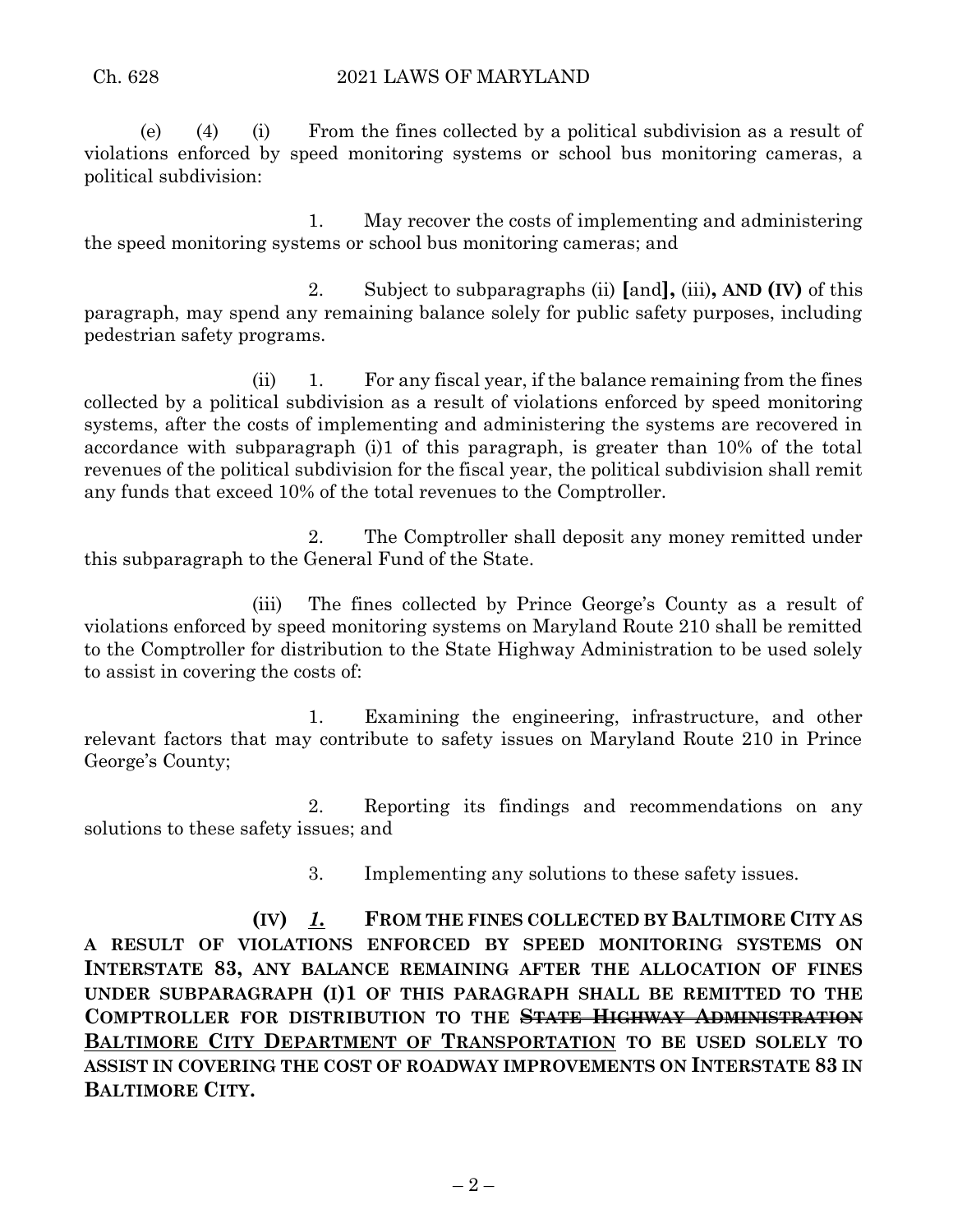## *2. FINES REMITTED TO THE BALTIMORE CITY DEPARTMENT OF TRANSPORTATION UNDER SUBPARAGRAPH (IV)1 OF THIS PARAGRAPH ARE SUPPLEMENTAL TO AND ARE NOT INTENDED TO TAKE THE PLACE OF FUNDING THAT WOULD OTHERWISE BE APPROPRIATED FOR USES DESCRIBED UNDER SUBPARAGRAPH (IV)1 OF THIS PARAGRAPH.*

SECTION 2. AND BE IT FURTHER ENACTED, That the Laws of Maryland read as follows:

#### **Article – Transportation**

21–809.

(a) (1) In this section the following words have the meanings indicated.

(8) "Speed monitoring system" means a device with one or more motor vehicle sensors producing recorded images of motor vehicles traveling at speeds at least 12 miles per hour above the posted speed limit.

(b) (1) (i) A speed monitoring system may not be used in a local jurisdiction under this section unless its use is authorized by the governing body of the local jurisdiction by local law enacted after reasonable notice and a public hearing.

(v) An ordinance or resolution adopted by the governing body of a local jurisdiction under this paragraph shall provide that, if the local jurisdiction moves or places a mobile or stationary speed monitoring system to or at a location where a speed monitoring system had not previously been moved or placed, the local jurisdiction may not issue a citation for a violation recorded by that speed monitoring system:

1. Until signage is installed in accordance with subparagraph **[**(vii)**] (VIII)** of this paragraph; and

installed.

2. For at least the first 15 calendar days after the signage is

(vi) This section applies to a violation of this subtitle recorded by a speed monitoring system that meets the requirements of this subsection and has been placed:

1. In Montgomery County, on a highway in a residential district, as defined in § 21–101 of this title, with a maximum posted speed limit of 35 miles per hour, which speed limit was established using generally accepted traffic engineering practices;

miles per hour; **[**or**]**

2. In a school zone with a posted speed limit of at least 20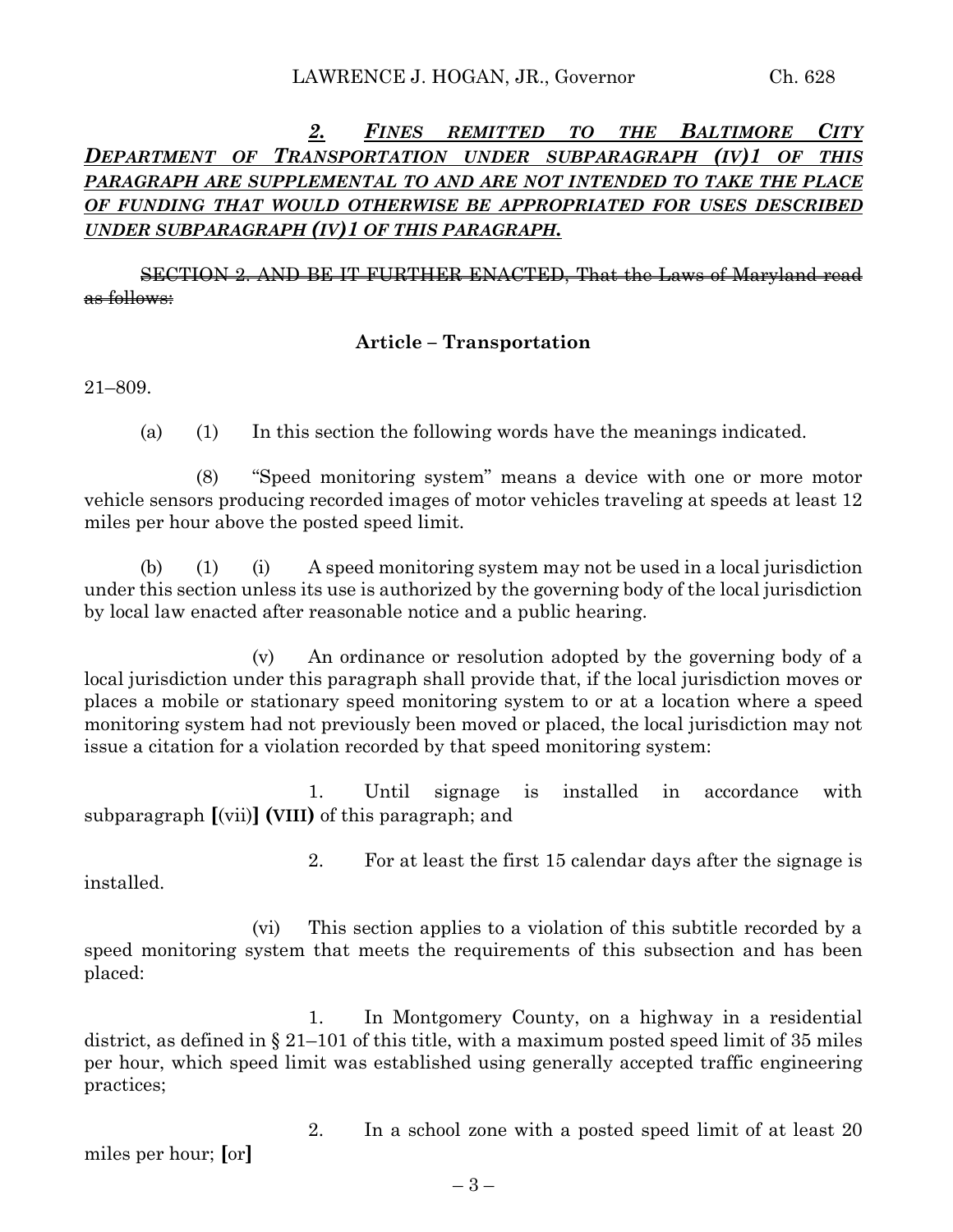#### Ch. 628 2021 LAWS OF MARYLAND

3. In Prince George's County:

A. Subject to subparagraph **[**(vii)**] (VII)1** of this paragraph, on Maryland Route 210 (Indian Head Highway); or

B. On that part of a highway located within the grounds of an institution of higher education as defined in § 10–101(h) of the Education Article, or within one–half mile of the grounds of a building or property used by the institution of higher education where generally accepted traffic and engineering practices indicate that motor vehicle, pedestrian, or bicycle traffic is substantially generated or influenced by the institution of higher education**; OR**

# **4. SUBJECT TO SUBPARAGRAPH (VII)2 OF THIS PARAGRAPH, ON INTERSTATE 83 IN BALTIMORE CITY**.

(vii) **1.** Not more than three speed monitoring systems may be placed on Maryland Route 210 (Indian Head Highway).

# **2. NOT MORE THAN TWO SPEED MONITORING SYSTEMS MAY BE PLACED ON INTERSTATE 83 IN BALTIMORE CITY.**

(viii) Before activating a speed monitoring system, the local jurisdiction shall:

1. Publish notice of the location of the speed monitoring system on its website and in a newspaper of general circulation in the jurisdiction;

2. Ensure that each sign that designates a school zone is proximate to a sign that:

school zone; and

A. Indicates that speed monitoring systems are in use in the

B. Is in accordance with the manual for and the specifications for a uniform system of traffic control devices adopted by the State Highway Administration under § 25–104 of this article;

3. With regard to a speed monitoring system established on Maryland Route 210 (Indian Head Highway) in Prince George's County  $\theta$ <sub>1</sub> based on proximity to an institution of higher education under subparagraph (vi)3 of this paragraph, **OR ON INTERSTATE 83 IN BALTIMORE CITY,** ensure that all speed limit signs approaching and within the segment of highway on which the speed monitoring system is located include signs that: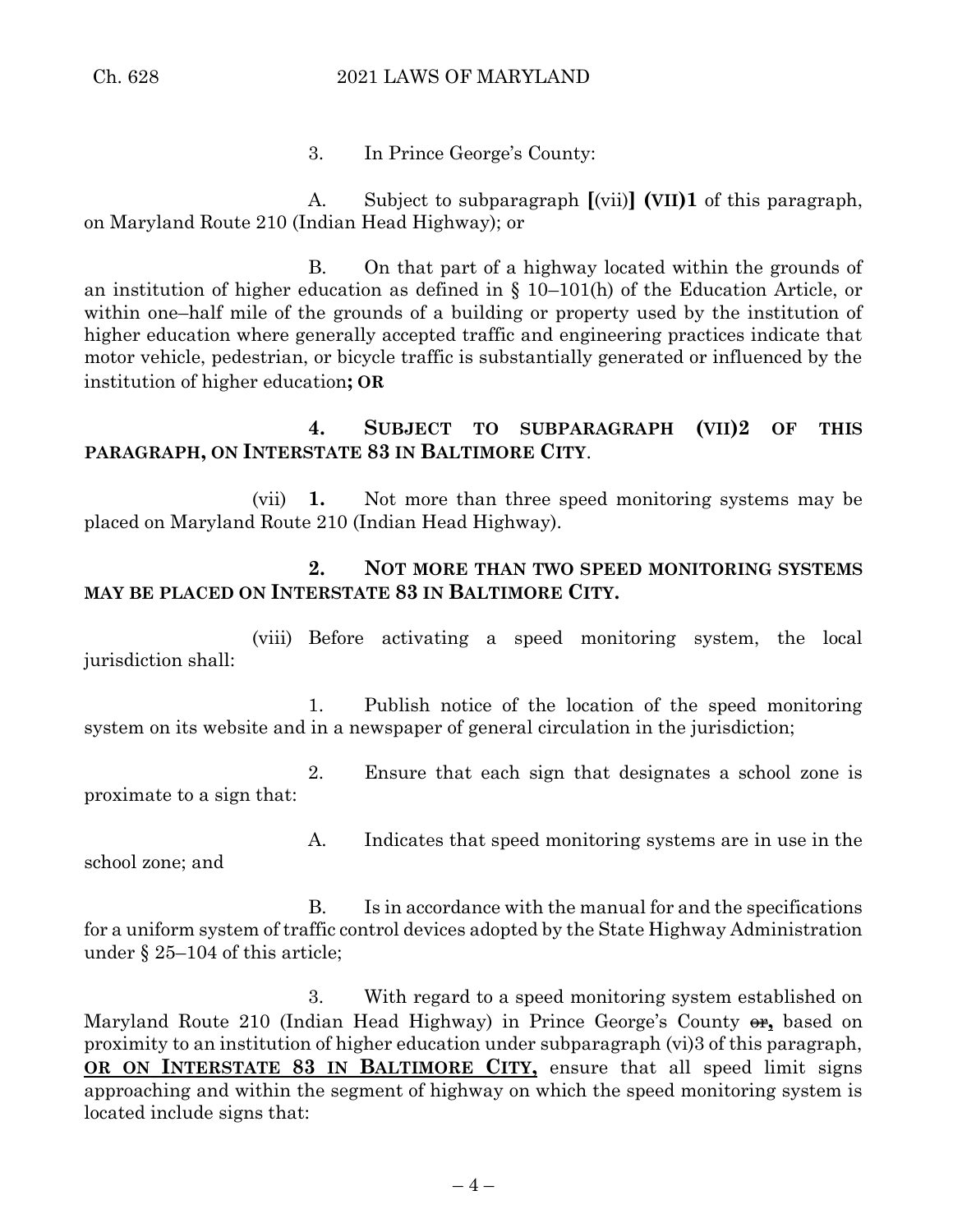A. Are in accordance with the manual and specifications for a uniform system of traffic control devices adopted by the State Highway Administration under § 25–104 of this article; and

B. Indicate that a speed monitoring system is in use; and

4. With regard to a speed monitoring system placed on Maryland Route 210 (Indian Head Highway) in Prince George's County **OR INTERSTATE 83 IN BALTIMORE CITY**, ensure that each sign that indicates that a speed monitoring system is in use is proximate to a device that displays a real–time posting of the speed at which a driver is traveling.

(c) (1) Unless the driver of the motor vehicle received a citation from a police officer at the time of the violation, the owner or, in accordance with subsection  $(f)(4)$  of this section, the driver of a motor vehicle is subject to a civil penalty if the motor vehicle is recorded by a speed monitoring system while being operated in violation of this subtitle.

(2) A civil penalty under this subsection may not exceed \$40.

(3) For purposes of this section, the District Court shall prescribe:

(i) A uniform citation form consistent with subsection  $(d)(1)$  of this section and § 7–302 of the Courts Article; and

(ii) A civil penalty, which shall be indicated on the citation, to be paid by persons who choose to prepay the civil penalty without appearing in District Court.

*(d) (2) (I) [An] EXCEPT AS PROVIDED IN SUBPARAGRAPH (II) OF THIS PARAGRAPH, AN agency may mail a warning notice instead of a citation to the owner liable under subsection (c) of this subsection.* 

# *(II) WITH REGARD TO A SPEED MONITORING SYSTEM ESTABLISHED ON INTERSTATE 83 IN BALTIMORE CITY, AN AGENCY SHALL MAIL A WARNING NOTICE INSTEAD OF A CITATION FOR A VIOLATION RECORDED BY THE SPEED MONITORING SYSTEM DURING THE FIRST 90 DAYS THAT THE SPEED MONITORING SYSTEM IS IN OPERATION.*

SECTION <del>3.</del> 2. AND BE IT FURTHER ENACTED, That Section 1 of this Act shall take effect on October *June* 1, 2021. It shall remain effective for a period of 4 years and 9 months 5 years and 1 month and at the end of June 30, 2026, Section 1 of this Act, with no further action required by the General Assembly, shall be abrogated and of no further force and effect.

SECTION 4. AND BE IT FURTHER ENACTED, That, subject to the provisions of Section 3 of this Act, this Act shall take effect October 1, 2021.